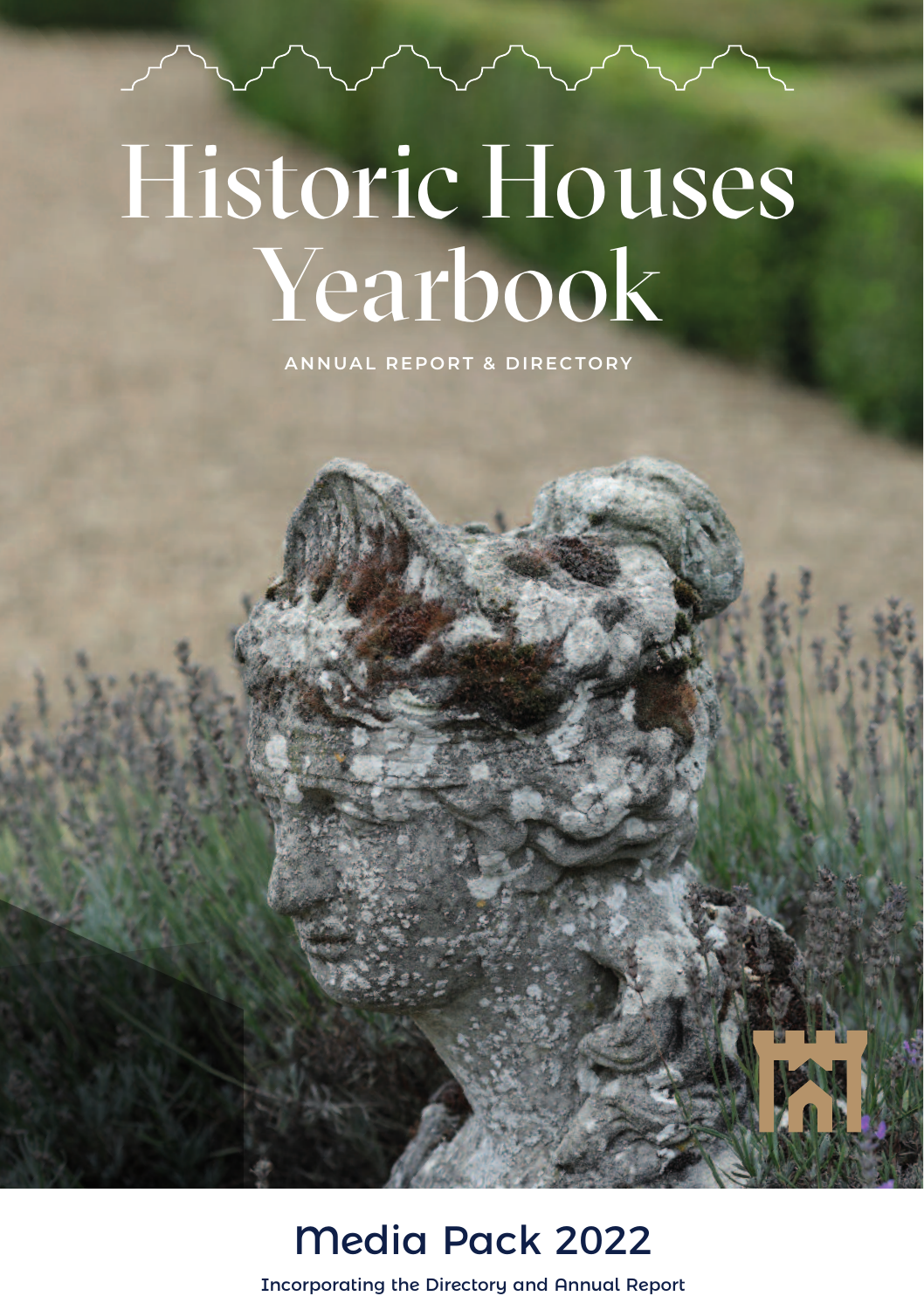### Our members collectively represent a large and financially significant market.

Historic houses need £1.5 billion-worth of essential repairs and maintenance, of which nearly £500 million is urgent.

Owners constantly invest in the upkeep of their properties buying products & services for preservation and maintenance of the buildings and estates that they manage. Many are open to the public, offer weddings, conference facilities, Holiday accommodation, corporate hospitality days and are used as film sets.

Historic Houses represents Britain's largest collection of independently owned, lived-in, historic houses, castles and gardens. The Yearbook reaches 2,500 historic house owners which includes virtually all the finest historic houses and estates in Britain.

Published in October, the newly created Yearbook will combine the contents of the Directory of Historic Houses and the Annual Report in a high quality publication of 140 pages, specifically designed for members who are owners of historic buildings.



 $\overline{A}$  $\begin{split} \text{Hence, in addition,}\\ \text{Hence, in addition,}\\ \text{Hence, in addition,}\\ \text{Hence, in addition,}\\ \text{Hence, in addition,}\\ \text{Hence, in addition,}\\ \text{Hence, in addition,}\\ \text{Hence, in addition,}\\ \text{Hence, in addition,}\\ \text{Hence, in addition,}\\ \text{Hence, in addition,}\\ \text{Hence, in addition,}\\ \text{Hence, in addition,}\\ \text{Hence, in addition,}\\ \text{Hence, in addition,}\\ \text{Hence, in addition,}\\ \text{Hence, in addition,}\\ \text{Hence, in addition,}\\ \text{Hence, in addition,}\\ \text{Hence, in addition,}\\ \text{Hence, in addition,}\\ \text{Hence$  $\label{eq:2} \begin{minipage}{0.9\textwidth} \begin{minipage}{0.9\textwidth} \begin{tabular}{|c|c|} \hline & \multicolumn{3}{|c|}{\multicolumn{3}{c|}{\multicolumn{3}{c|}{\multicolumn{3}{c|}{\multicolumn{3}{c|}{\multicolumn{3}{c|}{\multicolumn{3}{c|}{\multicolumn{3}{c|}{\multicolumn{3}{c|}{\multicolumn{3}{c|}{\multicolumn{3}{c|}{\multicolumn{3}{c|}{\multicolumn{3}{c|}{\multicolumn{3}{c|}{\multicolumn{3}{c|}{\multicolumn{3}{c|}{\multicolumn{3}{c$ 





Seminars and events the industry of the price and state the companies of the state of the state of the state of the state of the state of the state of the state of the state of the state of the state of the state of the state of the state of - spillers demokratikered a malek<br>- Francisco Service<br>- Barthama concerns at thought the property<br>- Barthama concerns demokratikers and<br>- Spielbay (Services)  $\label{eq:2.1} \begin{aligned} \mathcal{S}^{(1)}(1) & = \mathcal{S}^{(1)}(1) \oplus \mathcal{S}^{(2)}(1) \oplus \mathcal{S}^{(3)}(1) \oplus \mathcal{S}^{(4)}(1) \oplus \mathcal{S}^{(5)}(1) \oplus \mathcal{S}^{(6)}(1) \oplus \mathcal{S}^{(6)}(1) \oplus \mathcal{S}^{(6)}(1) \oplus \mathcal{S}^{(6)}(1) \oplus \mathcal{S}^{(6)}(1) \oplus \mathcal{S}^{(6)}(1) \oplus \mathcal{S}^{(6)}(1) \opl$ in miliare las solare de composições<br>Alguns de processor de la composição de composições<br>Alguns de composições de composições e norden often englishe andersale<br>Well regen en der deutsted ofte fra<br>Hollywood generalismen mangere school for an interest by since<br>Company of the company of the company of

## .<br>And the set of the second control of the set of the set of the set of the set of the set of the set of the set<br>And the set of the set of the set of the set of the set of the set of the set of the set of the set of the se



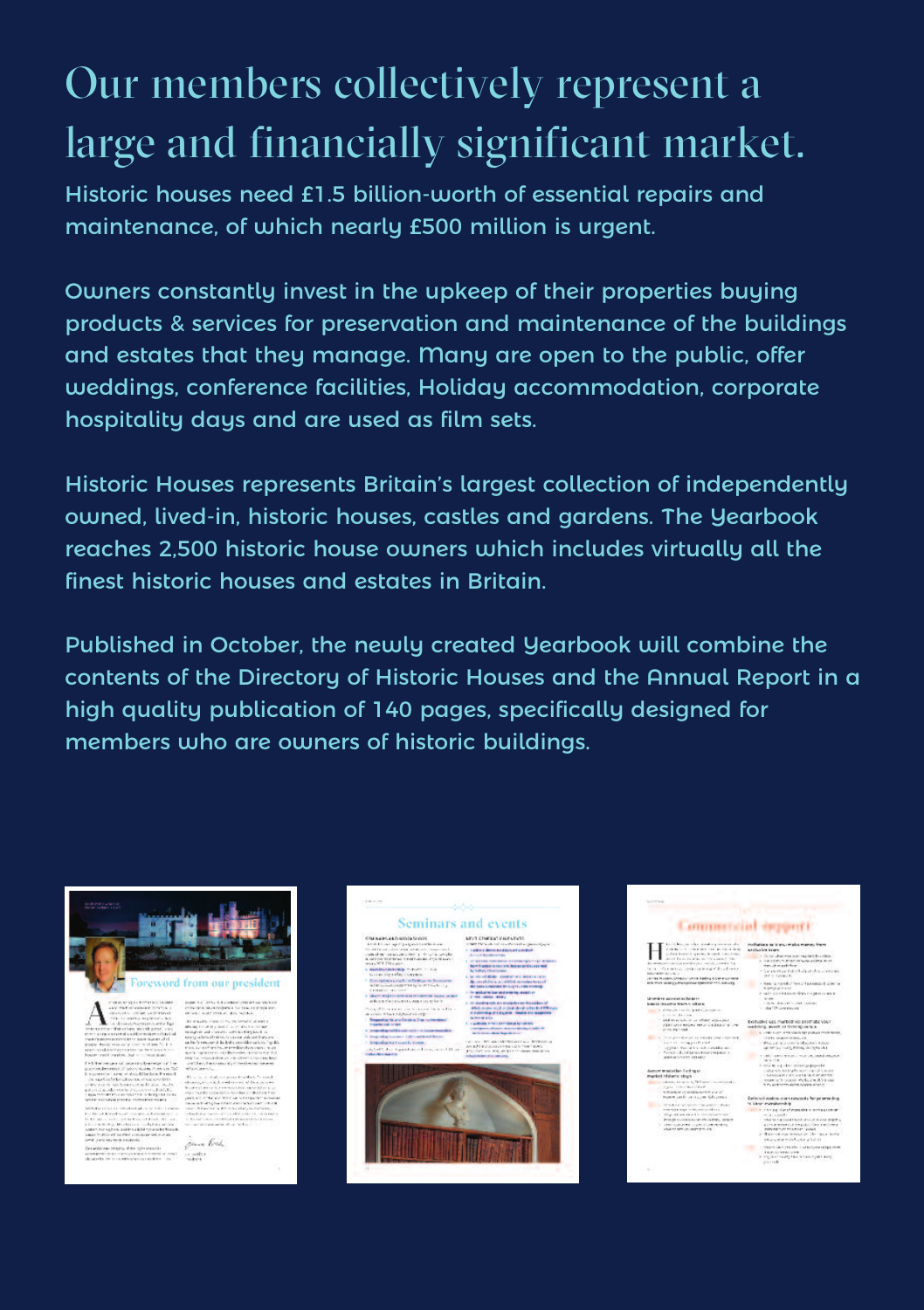### The Yearbook includes:

- Annual Report of Policy, Education, Awards, Tourism, Marketing, Accounts, Membership, Committees, Charitable partners
- A-Z listing of all historic house member properties and a separate A-Z listing of members by name
- Names and addresses of museums, societies, trust, associations and other useful organisations involved in heritage and conservation ● Corporate members index, listed under the services provided to house members

#### The opportunity

Through The Yearbook you will reach:

- ●Owners of Historic Houses and their Professional employees.
- Owners, are interested in architectural services, fine arts and auction houses, insurance, home security, legal and tax advice.
- Professional employees are interested in home and garden products, professional advisory services and contractors.

Promoting in the Yearbook will ensure that your company or organisation is at the forefront of members' minds for the next 12 months.



All images provided courtesy of Historic House Yearbook 2020